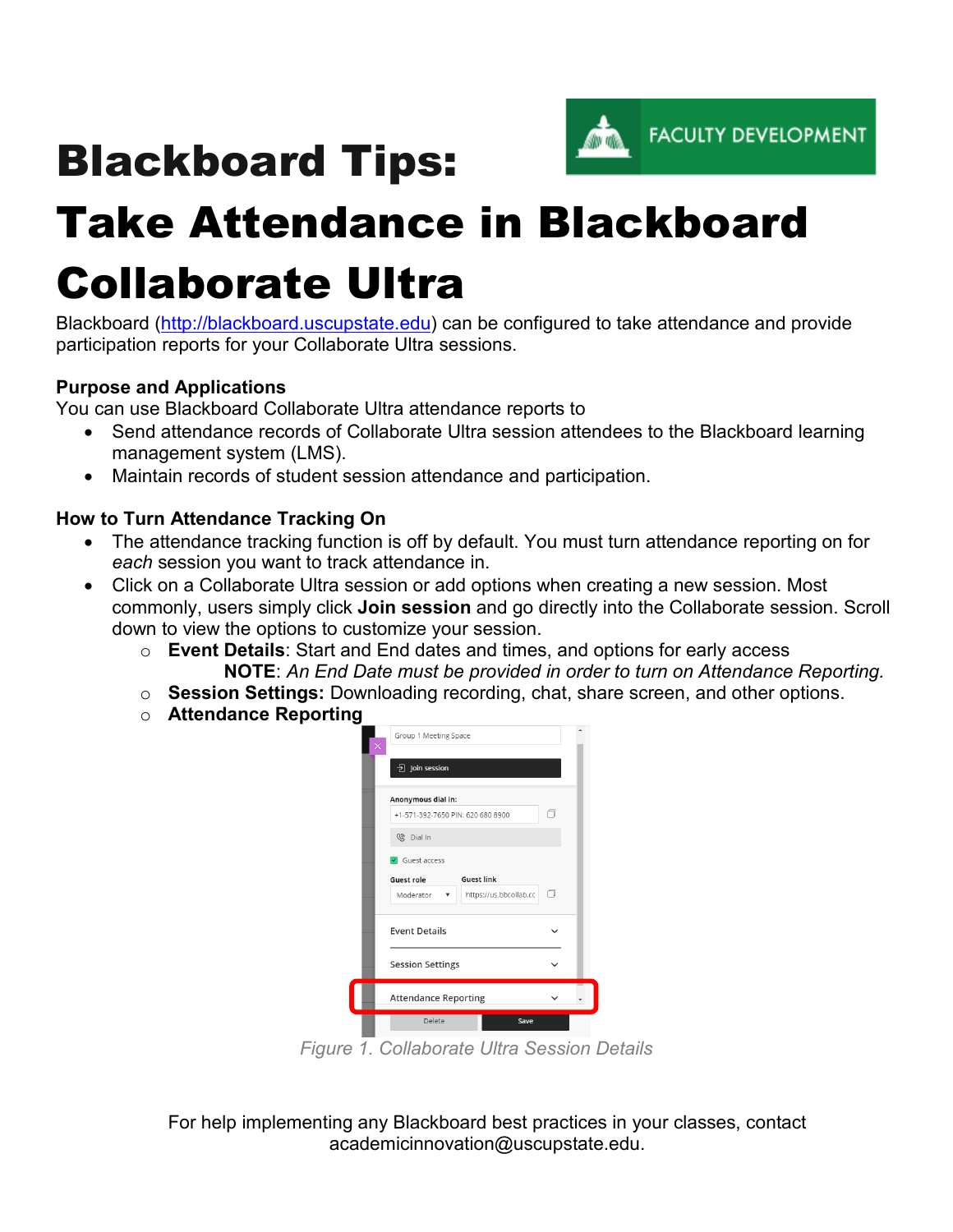• Attendance Reporting options are not available until you click on the **Share attendance information with LMS** option. A black checkmark on a green field will appear.

| <b>Session Settings</b>         |                                                                                                        |      |
|---------------------------------|--------------------------------------------------------------------------------------------------------|------|
| <b>Attendance Reporting</b>     |                                                                                                        |      |
|                                 | Share attendance information with LMS                                                                  |      |
| marked late or absent?          | How late can attendees join before they're                                                             |      |
| * Late after                    |                                                                                                        |      |
| 5                               | minutes                                                                                                |      |
| * Absent after                  |                                                                                                        |      |
| 20                              | minutes                                                                                                |      |
| <b>Required time in session</b> |                                                                                                        |      |
| 0%                              |                                                                                                        | 100% |
|                                 | Attendees must be present for at least 50% of the session<br>running time or they're marked as absent. |      |
|                                 |                                                                                                        |      |

*Figure 2. Blackboard Collaborate Ultra Attendance Reporting Enabled*

- The remaining options available within Blackboard Collaborate Ultra's Attendance Reporting feature are at the discretion of each faculty member. The times shown in Figure 2 are the default settings within Blackboard.
	- $\circ$  Late after (5 minutes is probably not enough time until students are familiar with your Collaborate sessions)
	- o Absent after
	- o Required time in session

**NOTE:** Required time in session is not recommended. Technology and internet connections can often be fickle, causing disruptions in attendance during a Collaborate session. Time in session is not cumulatively compiled throughout a session.

• Based on the criteria you set, Collaborate tracks if a student is present, late, or absent from a session. Collaborate then sends that information directly to the Attendance tool in your Blackboard Learn course **only if you have first selected and set up the Attendance tool from the Course Tools in your course**.

## **How to Access the Session Attendance Report**

- Attendance from the Collaborate session is counted in each student's average attendance in the course. You can view a copy of an individual Collaborate session attendance report by going into Collaborate and clicking on Sessions and then displaying the sessions.
- Click the Session Options icon at the far right of the session name to View Reports.

For help implementing any Blackboard best practices in your classes, contact academicinnovation@uscupstate.edu.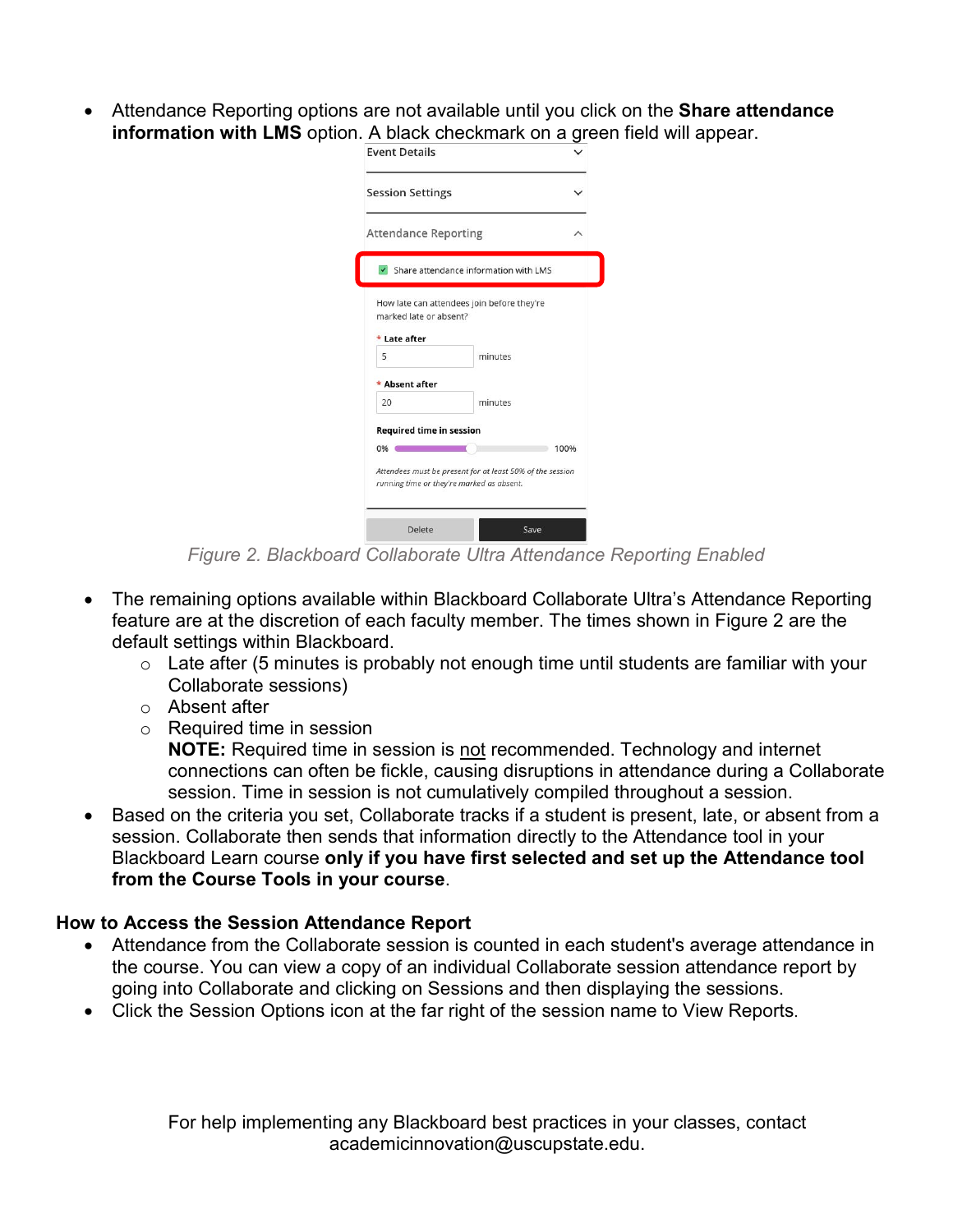| Sample Student Advising Session<br>Ended: 3/11/20, 1:37 PM    | $-0.001$<br>Session options        |
|---------------------------------------------------------------|------------------------------------|
| <b>Tom Davis Advising Session</b><br>Ended: 3/24/20, 11:45 AM | $\cdots$                           |
|                                                               | ⇘<br><b>Edit settings</b>          |
|                                                               | 覽<br>View reports                  |
|                                                               | 峏<br>Delete session                |
|                                                               | co <sup>p</sup><br>Copy guest link |

*Figure 3. Session Options and View Reports Selection*

- The Session Attendance Report provides an overview of when attendees joined and left sessions. It also gives you an idea of how long attendees were present in the session on average.
- If your sessions are used more than once, there is a report for each time it was used.

|        | Reports: Biology 101   Show Recent Reports - |            |            |                  |                         |   |
|--------|----------------------------------------------|------------|------------|------------------|-------------------------|---|
| Date   | Participants joined                          | Start time | End time   | Session duration | Average time in session |   |
| 6/1/16 |                                              | 2:50:06 PM | 2:53:06 PM | 00:02:59         | 00:00:41                | 眉 |

*Figure 4. Session Details and Average Time in Session*

• Select View Report to see the Full Report. See when each participant joined and left the session. *With this knowledge, check in with individual participants to see if they were having any technical issues or need a quick review of what was presented and discussed.*

| Report Time Frame<br>Wednesday, June 1, 2016 | Name         | Join time | Exit time | Time in session |  |
|----------------------------------------------|--------------|-----------|-----------|-----------------|--|
| O<br>2:50 PM - 2:53 PM                       | Ashby Cooper | 2:50 PM   | 2:50 PM   | 00:00:43        |  |
| Tools                                        | Beth Carlson | 2:50 PM   | 2:51 PM   | 00:00:55        |  |
| <b>Export Report</b><br>હ∋<br>Printable      | Chris Casper | 2:50 PM   | 2:50 PM   | 00:00:26        |  |
| Support                                      |              |           |           |                 |  |

*Figure 5. Detailed Session Attendance Report and Download Options*

For help implementing any Blackboard best practices in your classes, contact academicinnovation@uscupstate.edu.